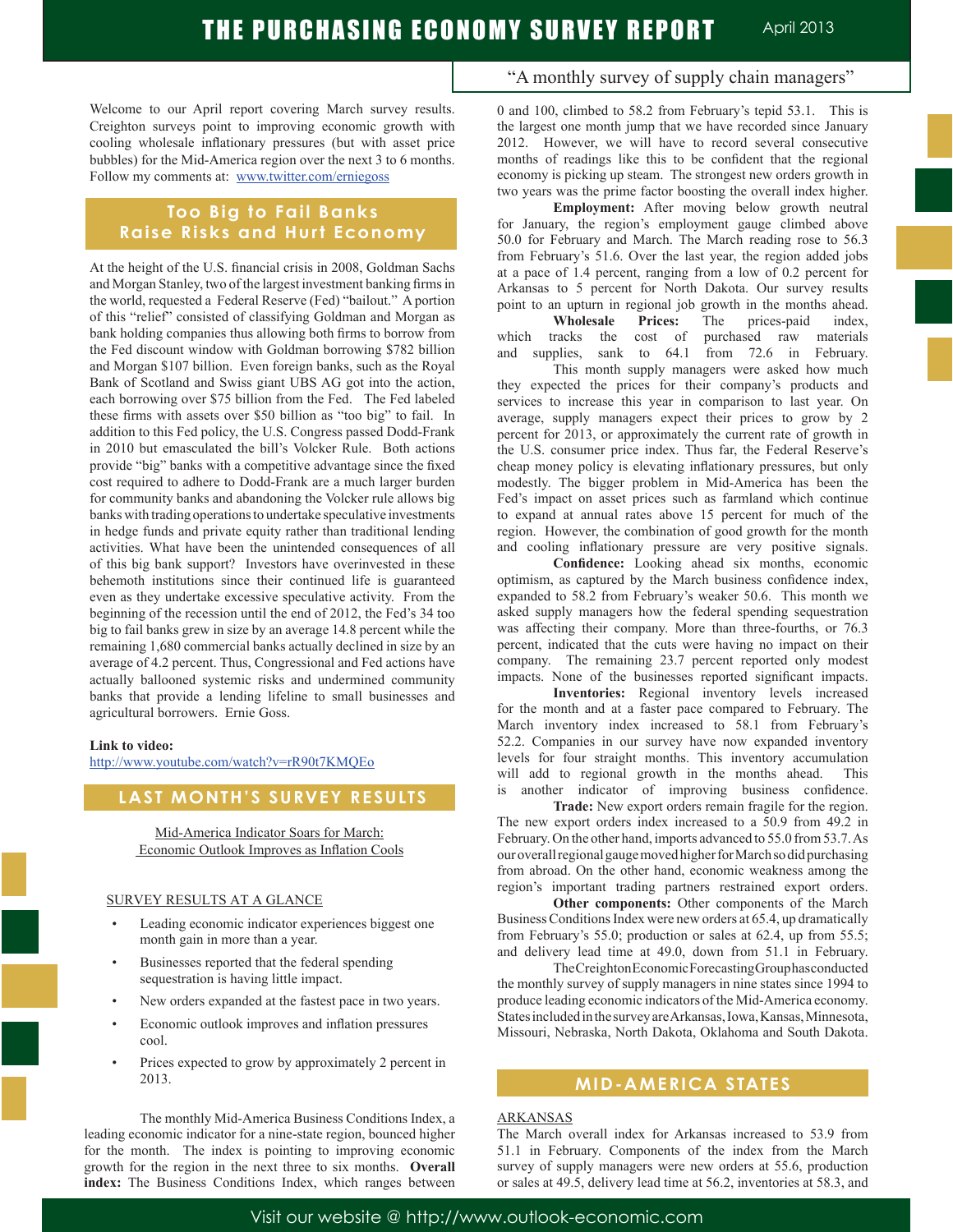employment at 49.7. While durable goods producers are expanding employment and the average hourly work week, nondurable goods manufacturers are cutting employment. Contrary to other states in the region, the Arkansas construction industry has yet to experience significant gains in business activity according to surveys over the past several months.

#### IOWA

For a third straight month, Iowa's Business Conditions Index increased. The overall index from a survey of supply managers climbed to 65.5, a regional high, from February's 64.6, also a regional high. Iowa's leading economic indicator has now moved above growth neutral for 39 straight months. Components of the index for March were new orders at 69.5, production or sales at 74.2, delivery lead time at 51.9, employment at 65.4, and inventories at 66.5. The Iowa economy is experiencing very broadbased business gains. Durable goods producers, especially metal manufacturers and agriculture equipment producers, continue to expand at a very brisk pace. Our surveys over the past several months point to a continuation of the healthy growth with gains in both jobs and average hours worked for most industries.

#### KANSAS

The Kansas Business Conditions Index for March slipped to 52.0 from February's 54.1. Components of the leading economic indicator were new orders at 53.6, production or sales at 58.1, delivery lead time at 50.2, employment at 49.9, and inventories at 48.3. Although durable and nondurable goods manufacturers continue to experience improving economic conditions, transportation equipment producers in the durable sector and food processors in the nondurable sector, report no improvements from February. Importantly after a long period of slow to negative growth, telecommunications firms and their suppliers report expanding business activity.

#### MINNESOTA

For a fourth straight month, Minnesota's Business Conditions Index moved above growth neutral. The index from a monthly survey of supply managers in the state rose to 55.2 from 52.0 in February. Components of the index from the March survey were new orders at 55.7, production or sales at 58.6, delivery lead time at 55.2, inventories at 52.7, and employment at 53.5. Both durable and nondurable goods manufacturers detailed expanding business activity. Growth continues to be especially healthy for metal producers and machinery manufacturers such as agriculture implement manufacturers.

#### MISSOURI

The March Business Conditions Index for Missouri advanced to 54.9 from 52.1 in February. Components of the survey of supply managers in the state were new orders at 56.2, production or sales at 54.0, delivery lead time at 52.8, inventories at 52.4, and employment at 58.9. Growth was much stronger among the state's durable goods producers, such as metal manufacturers and agriculture equipment producers, than among the state's nondurable goods producers such as food manufacturers. Missouri's telecommunications firms are experiencing cuts in jobs and business activity.

### NEBRASKA

After declining below growth neutral for two of the past three months, Nebraska's leading economic indicator bounced above the threshold for March. The Business Conditions Index, from a survey of supply managers, climbed to 53.4 from 48.7 in February. Components of the index for March were new orders at 59.4, production or sales at 54.3, delivery lead time at 51.2, inventories at 54.1, and employment at 48.1. The state's durable goods producers detailed improvements in business activity. Growth is especially

## "A monthly survey of supply chain managers"

strong for metal manufacturers and agriculture equipment producers. Nebraska's nondurable goods manufacturing also reported upturns in business activity with the state's large food manufacturing sector showing improvements for the month.

#### NORTH DAKOTA

North Dakota's leading economic indicator expanded for March. The index from a survey of supply managers in the state advanced to 55.8 from February's 54.4. Components of the overall index for March were new orders at 63.4, production or sales at 61.7, delivery lead time at 50.2, employment at 63.9, and inventories at 45.7. Pullbacks among durable goods producers in the state were more than offset by rapid advances for nondurable goods manufacturers such as food producers and for companies in the state's mining sector. Even with labor shortages in some parts of the state, businesses continued to expand construction activity for the month.

#### **OKLAHOMA**

The Business Conditions Index for Oklahoma moved above growth neutral for March. The leading economic indicator from a monthly survey of supply managers soared to 60.0 from 52.5 in February. Components of the March survey of supply managers in the state were new orders at 63.4, production or sales at 61.7, delivery lead time at 62.0, inventories at 57.3, and employment at 55.4. Business and manufacturing construction has bolstered the state's economy over the last several months. Additionally durable goods manufacturers, including agriculture equipment producers and metal manufacturers, reported very healthy growth and more than offset weakness among nondurable goods manufacturers such as food processors.

#### SOUTH DAKOTA

For a fourth straight month, South Dakota's leading economic indicator from a survey of supply managers rose above the 50.0 threshold to 58.7 from February's 52.5. Components of the index for March were new orders at 67.7, production or sales at 69.3, delivery lead time at 49.5, inventories at 57.4, and employment at 49.6. Our South Dakota indicators were strong for March. Manufacturers reported expanding economic conditions and new hiring for the month.

## **THE BULLISH NEWS**

- The Case-Shiller U.S. home price index rose 8.1 percent over the past year with the index growing at its fastest pace since 2006, a year before the housing collapse.
- The U.S. trade deficit narrowed in February as exports climbed to near a record level.. The volume of imported crude oil fell to its lowest level in 17 years for February.
- The Conference Board Leading Economic Indicator rose for both January and February.
- U.S. February retail sales expanded by 1.1% from the previous month. Anything above 0.5% is healthy.

## **THE BEARISH NEWS**

- The March employment report was not good with employment expanding by only 88,000 jobs. The unemployment rate declined to 7.6% but only because almost 500,000 unemployed left the workforce.
- The Conference Board's Consumer Confidence Index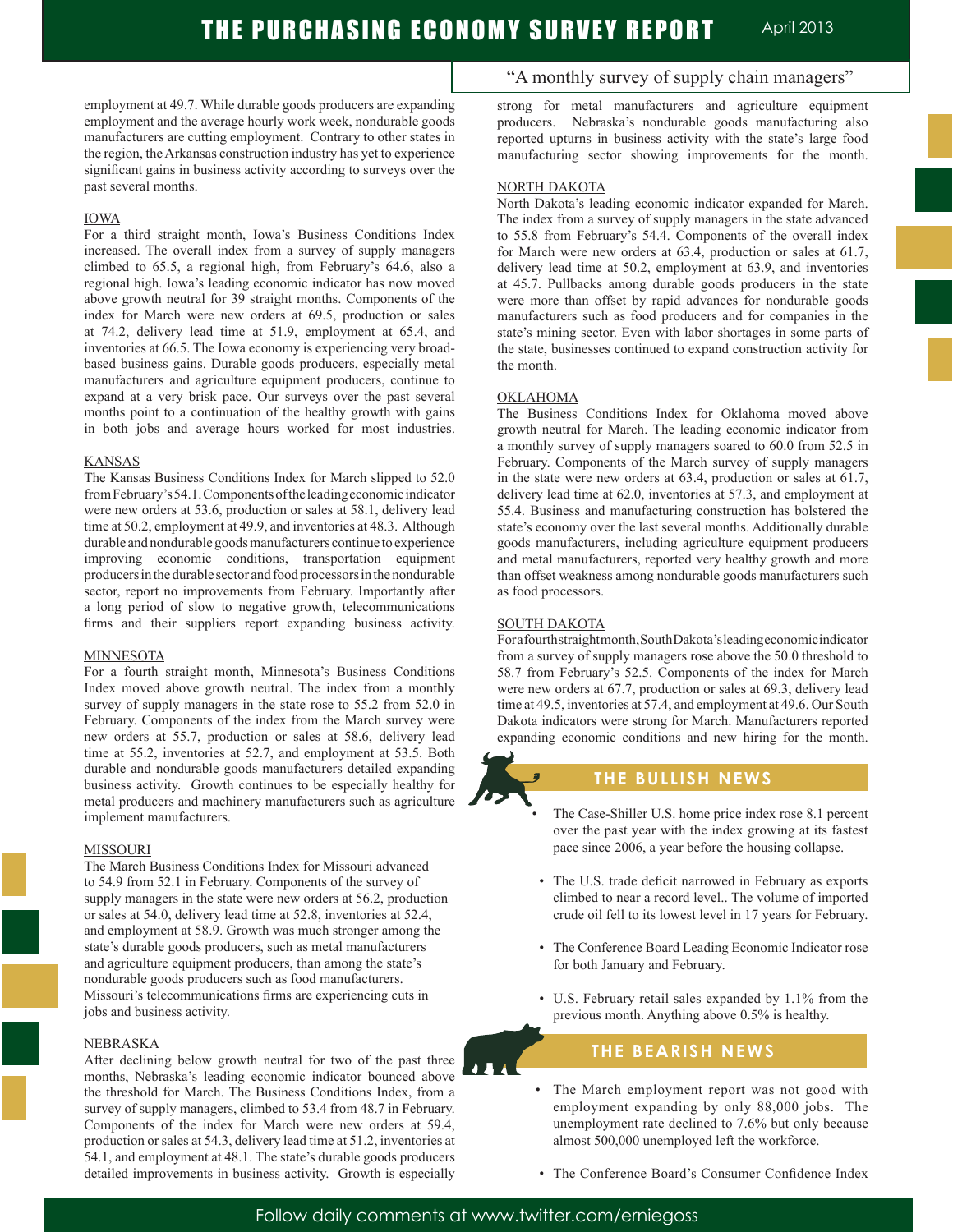which improved in February declined in March.

 • The National PMIs for March weakened significantly while Creighton's regional PMIs expanded for the month.

## **WHAT TO WATCH**

- PMI's: On May 1, Creighton releases its regional leading economic indicator (PMI) and the national Institute for Supply Management releases its national PMI for April. Another decline in the national reading would be very bearish for the economy.
- Gross Domestic Product (GDP): On April 26, the U.S. Bureau of Economic Analysis will release GDP estimates for Quarter I, 2013. Annualized growth of 2% - 3% is expected. Anything outside this range will have significant influence on markets.
- Jobs: Friday May 3, the U.S. Bureau of Labor Statistics (BLS) will release the employment report for April. Another lousy report will like March's will dampen the stock market and push interest rates lower.

## **THE OUTLOOK**

#### FROM GOSS:

- I am getting weak knees regarding my recent long-term interest rate forecast. Due to recent weakness in the economy, I expect long-term interest rates to remain low but rising by less than a quarter percentage point by the end of summer.
- The Fed's ultra-cheap money policies will not end this year. This will put a floor underneath somewhat weaker agriculture and energy commodity prices. Investors have to remain bullish on agriculture.

#### OTHER FORCASTS:

 • "Negotiation Strategies in Supply Chain Management," Within a supply chain many supplier-buyer relationships exist. Even though supply chain management aims to take a high level view, these dyadic relationships form the basis of the supply chain and therefore should be the focus of a supply chain analysis. The negotiation of the terms of these relationships defines the structure of the supply chain and can affect the power and profit distribution within the supply chain itself. http://scrmblog.com/review/ negotiation-strategies-in-supply-chain-management

## **Goss Eggs (Recent Dumb Economic Moves)**

 • President Obama called on lenders to make more home loans to applicants with less than stellar credit profiles. Has the Administration forgotten that expanding home ownership to those with poor credit was one of the prime factors that ushered in the financial collapse? Hasn't the federal government done enough to damage the housing sector and delay its full recovery?

"A monthly survey of supply chain managers"

Survey results for April will be released on the month's first business day, May 1.

Follow Goss on twitter at http://twitter.com/erniegoss For historical data and forecasts visit our website at: http://www2.creighton.edu/business/economicoutlook/ www.ernestgoss.com